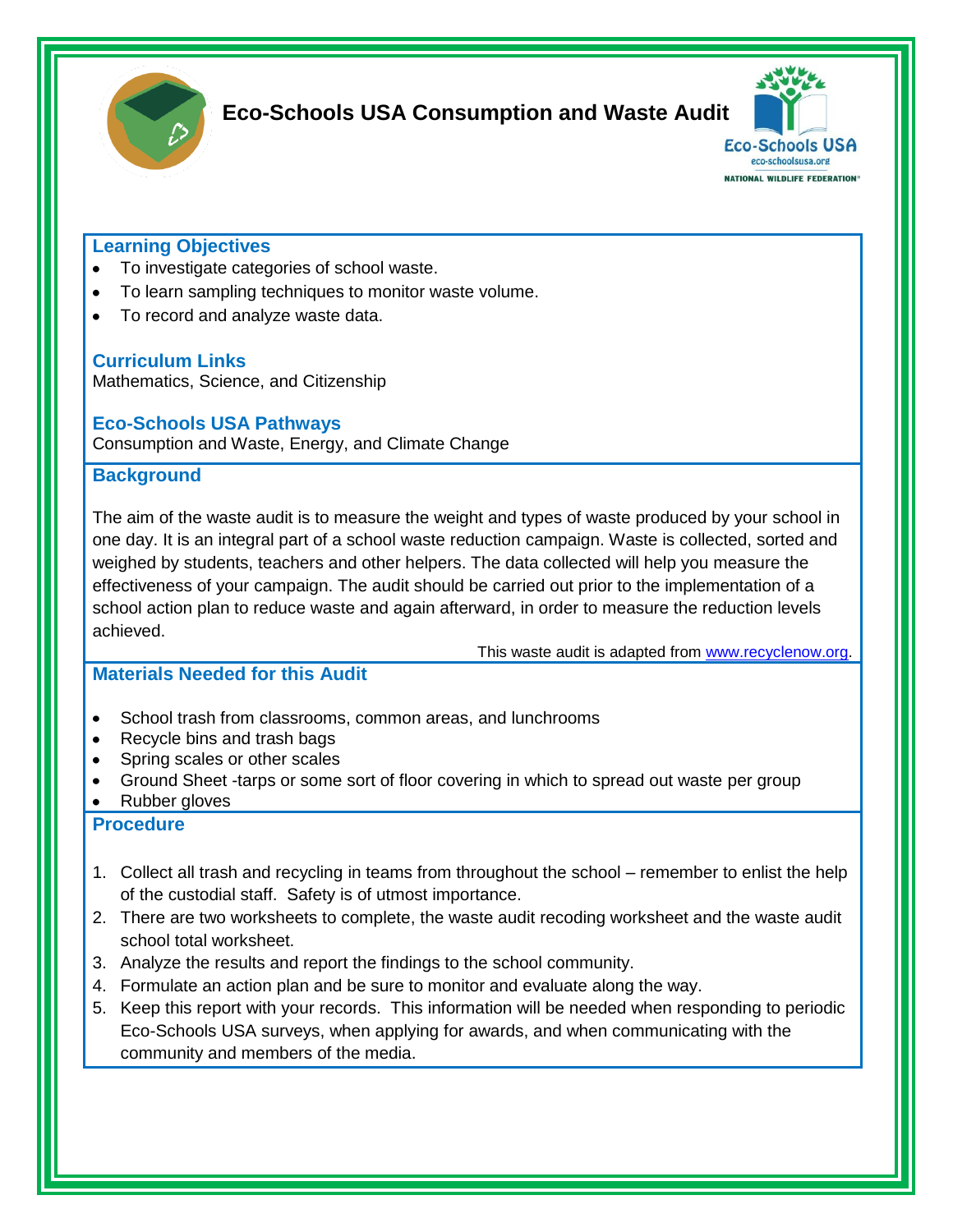#### **Important Preparation**

- Identify an average school day on which you will audit your school's waste (not during special events, the end of term, or when groups are out of school). Let al staff know when the audit will take place.
- Carry out a risk assessment for this activity.
- It is highly encouraged to send a letter home to parents to inform them about the activity, to ask them to provide clothing, and possibly to request adult volunteers.
- **Ask the custodial staff** to save one day's waste (both trash and recycling) from the entire  $\bullet$ school, including non-teaching areas, such as staff rooms, offices, and the exterior.
- **Ask the custodial staff** to look through the bags to remove sharp objects and label each bag  $\bullet$ with the area of the school it came from, such as classroom number, cafeteria, or playground. Ensure that bags of food waste are clearly labeled and kept separate. Store all bags of waste safely overnight.

#### **Important Audit Tips**

- Explain health and safety issues to the students. **Gloves must be worn** before touching any waste, and students should call an adult if they see any sharp objects.
- Weigh all bags containing food waste; log the results in pounds on the recording sheet and dispose of the waste in the usual manner.
- Divide a class into three to four groups. Each group should have a ground sheet, a recording sheet and pencil, and a set of spring balances or scales. Each student should **wear protective rubber gloves**.
- Each group should empty the contents of **one bag of waste at a time** onto the ground sheet and sort it into the different types of waste shown on the recording sheet.
- Groups should have a **separate carrier bag for each waste type**. They will sort the waste into these bags, weigh them and log the results on the recording sheet.
- Once the contents of the carrier bags in each group have been weighed and recorded, empty them into larger bin bags and re-use the carrier bag.
- When all bags have been sorted and the data has been recorded, dispose of the waste and recyclables.

|    | 1. Students have the opportunity to recycle paper.                                                                                                                                                                               | Yes<br>No        |
|----|----------------------------------------------------------------------------------------------------------------------------------------------------------------------------------------------------------------------------------|------------------|
|    | 2. Students have the opportunity to recycle plastic and aluminum.                                                                                                                                                                | Yes<br>No        |
|    | 3. Students have the opportunity to recycle other items.                                                                                                                                                                         | Yes<br><b>No</b> |
|    | 4. Our school uses Recycle Across America's standardized recycling labels                                                                                                                                                        | Yes<br>No        |
| 5. | We participate in recycling campaigns and/or contests during the school year.<br>i.e. Green Starts Here, Recycle Bowl, Recycle Mania, America Recycles<br>Days, Wrigley's Litterless Campaign, local and/or state contests, etc. | Yes              |
|    | 6. By recycling different products we make some money for our school? i.e.<br>through Terracycle, local hauler incentives, etc.                                                                                                  | Y es             |
|    | 7. Students participate in waste free lunch days.                                                                                                                                                                                | Yes<br>No        |
| 8. | Our school composts.                                                                                                                                                                                                             | Yes<br>No        |

#### **ECO-SCHOOLS USA CONSUMPTION AND WASTE AUDIT 2012 © National Wildlife Federation. All Rights Reserved.**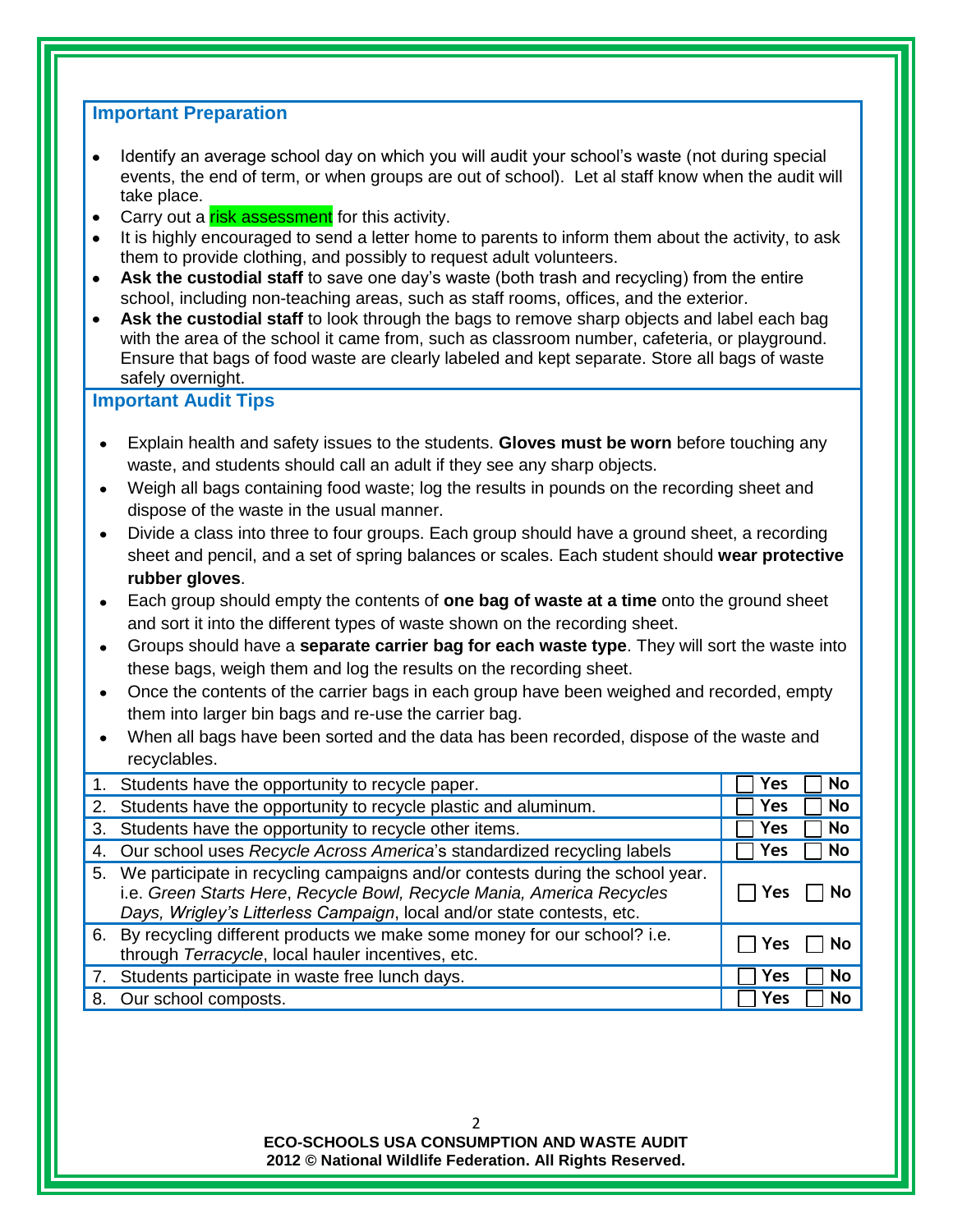

# **Eco-Schools USA Waste Audit Recording Sheet**

| Area of school              | White<br>paper<br>(lbs) | <b>Colored</b><br>paper (lbs)                                                                            | Card-<br>board<br>(lbs) | <b>Plastics</b><br>(lbs) | Metal<br>(lbs) | <b>Glass</b><br>(lbs) | Food<br>waste<br>(lbs) | Other<br>(lbs) | <b>Total</b><br>(area) |
|-----------------------------|-------------------------|----------------------------------------------------------------------------------------------------------|-------------------------|--------------------------|----------------|-----------------------|------------------------|----------------|------------------------|
| <b>Example:</b> Classroom 1 | $0.44$ lbs              | 0.31 lbs                                                                                                 | 0.18 lbs                | 0.09 lbs                 | $0$ lbs        | $0$ lbs               | 0.22 lbs               | $0.09$ lbs     | 1.83 lbs               |
|                             |                         |                                                                                                          |                         |                          |                |                       |                        |                |                        |
|                             |                         |                                                                                                          |                         |                          |                |                       |                        |                |                        |
|                             |                         |                                                                                                          |                         |                          |                |                       |                        |                |                        |
|                             |                         |                                                                                                          |                         |                          |                |                       |                        |                |                        |
|                             |                         |                                                                                                          |                         |                          |                |                       |                        |                |                        |
|                             |                         |                                                                                                          |                         |                          |                |                       |                        |                |                        |
|                             |                         |                                                                                                          |                         |                          |                |                       |                        |                |                        |
|                             |                         |                                                                                                          |                         |                          |                |                       |                        |                |                        |
|                             |                         |                                                                                                          |                         |                          |                |                       |                        |                |                        |
|                             |                         |                                                                                                          |                         |                          |                |                       |                        |                |                        |
|                             |                         |                                                                                                          |                         |                          |                |                       |                        |                |                        |
|                             |                         |                                                                                                          |                         |                          |                |                       |                        |                |                        |
|                             |                         |                                                                                                          |                         |                          |                |                       |                        |                |                        |
|                             |                         |                                                                                                          |                         |                          |                |                       |                        |                |                        |
|                             |                         |                                                                                                          |                         |                          |                |                       |                        |                |                        |
| <b>TOTALS</b>               |                         |                                                                                                          |                         |                          |                |                       |                        |                |                        |
|                             |                         | ECO-SCHOOLS USA CONSUMPTION AND WASTE AUDIT<br>2012 © National Wildlife Federation. All Rights Reserved. |                         | 3                        |                |                       |                        |                |                        |